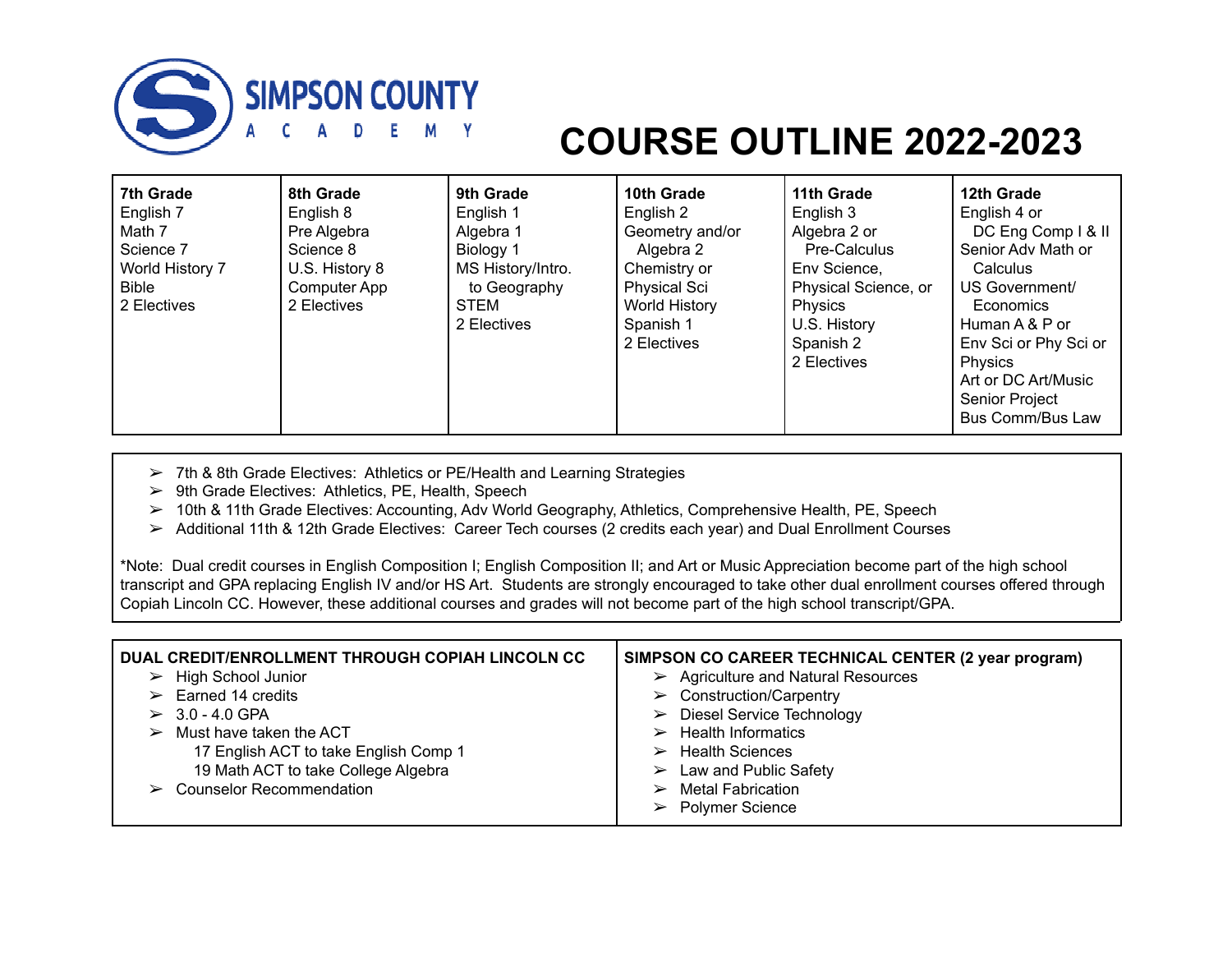

## **COURSE OUTLINE 2022-2023**

**COURSES & UNITS REQUIRED FOR GRADUATION BASED ON IHL RECOMMENDATIONS** 22 Units Required for Graduation for Classes of 2023, 2024, 2025; 24 units required for Class of 2026 and thereafter

| <b>ENGLISH - 4 UNITS</b><br>English I - 9th<br>English II - 10th<br>English III - 11th<br>English IV - 12th or<br>DC English Comp I &<br>DC English Comp II                                                                                                                                                                                                                                                                                                                                                          | <b>MATH - 4 UNITS</b><br>Algebra I<br>Geometry<br>Algebra II<br>One math above Alg. II:<br>Senior Adv Math,<br><b>Pre-Cal or Calculus</b>                                                                                                                                                                         | <b>SCIENCE - 4 UNITS</b><br>Biology I - 9th<br>Chemistry - 10th<br>Physical Sci - 10th,<br>11th, or 12th<br>Env Sci - 11th or 12th<br>Physics - 11th or 12th<br>Human A &P - 12th |                                                                                                                                                                                                                                                                                                                                                                                                                                                            | <b>HISTORY - 4 UNITS</b><br>MS Studies/Intro to<br>Geography - 9th<br>World History - 10th<br>US History - 11th<br>US Government/<br>Economics - 12th | <b>ELECTIVES - 6/8</b><br><b>UNITS</b><br>STEM - 9th<br>Spanish I - 10th<br>Spanish II - 11th<br>Art - 12th<br>Senior Project - 12th<br><b>Additional Elective</b> |  |
|----------------------------------------------------------------------------------------------------------------------------------------------------------------------------------------------------------------------------------------------------------------------------------------------------------------------------------------------------------------------------------------------------------------------------------------------------------------------------------------------------------------------|-------------------------------------------------------------------------------------------------------------------------------------------------------------------------------------------------------------------------------------------------------------------------------------------------------------------|-----------------------------------------------------------------------------------------------------------------------------------------------------------------------------------|------------------------------------------------------------------------------------------------------------------------------------------------------------------------------------------------------------------------------------------------------------------------------------------------------------------------------------------------------------------------------------------------------------------------------------------------------------|-------------------------------------------------------------------------------------------------------------------------------------------------------|--------------------------------------------------------------------------------------------------------------------------------------------------------------------|--|
| Pre-Calculus, Calculus, and Human A & P                                                                                                                                                                                                                                                                                                                                                                                                                                                                              | Requirements for SCA Valedictorian, Salutatorian, & Historian:<br>Attend SCA for their Junior & Senior years; Meet all MS IHL<br>Requirements; Complete the following courses: English Comp I & II,<br>Requirements for SCA High Honor Graduate: 95 - 100 GPA<br>Requirements for SCA Honor Graduate: 90 - 94 GPA |                                                                                                                                                                                   | <b>Weighted Courses &amp; Grades:</b><br>*Weighted grades become part of the high school GPA & transcript<br>and are used to calculate class rank.<br>Honors English (grades 9-12) x 1.10<br>Pre Calculus x 1.10<br>Calculus x 1.10<br>DC English Composition I & English Composition II x 1.10<br>DC Art or Music Appreciation x 1.10<br><b>Human A &amp; P x 1.10</b><br>Physics x 1.10                                                                  |                                                                                                                                                       |                                                                                                                                                                    |  |
| <b>MS SCHOLAR REQUIREMENTS</b><br>$\triangleright$ Meet SCA Graduation Requirements<br>Complete 80 hours of community service during HS<br>➤<br>Minimum of 19 ACT Composite Score<br>➤<br>$\geq 2.5$ cumulative HS GPA on a 4.0 scale<br>Students with more than 4 in-school suspensions will need 3<br>$\blacktriangleright$<br>letters of recommendation (one from the principal, counselor,<br>and community member.)<br>95% school attendance, grades 9-12<br>➤<br>$\triangleright$ No out-of-school suspensions |                                                                                                                                                                                                                                                                                                                   |                                                                                                                                                                                   | <b>MS SCHOLAR REQUIREMENTS FOR CAREER TECH</b><br>$\triangleright$ Complete two year career technical program<br>Must attain a passing score, established by the MS Dept of<br>$\blacktriangleright$<br>Education (MDE), on the MS Career Planning & Assessment<br>System (CPAS2) or a passing score on the MDE approved<br>industry certification assessment.<br>95% school attendance, grades 9-12<br>➤<br>$\triangleright$ No out-of-school suspensions |                                                                                                                                                       |                                                                                                                                                                    |  |